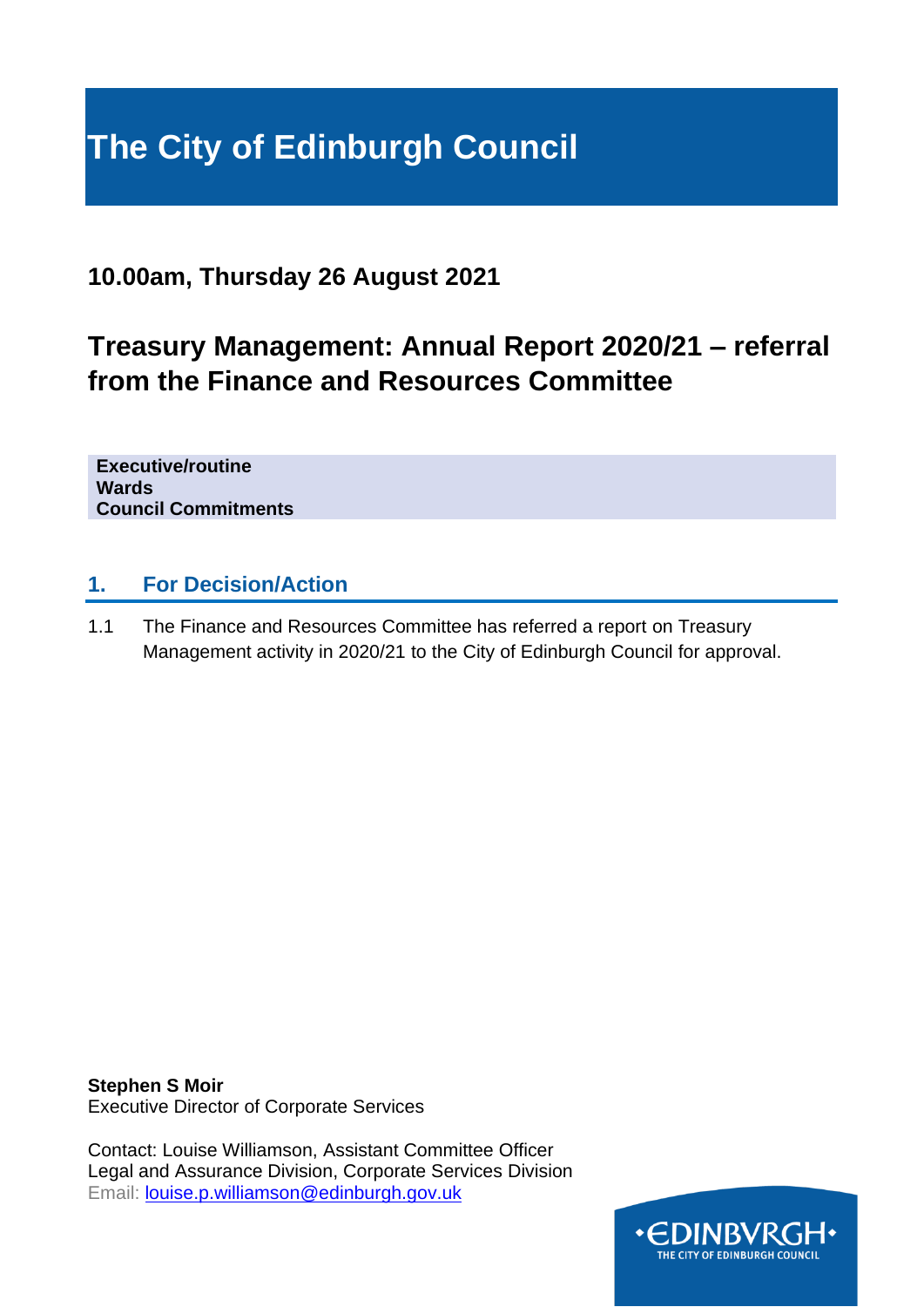# **Referral Report**

# **Treasury Management: Annual Report 2020/21**

## **2. Terms of Referral**

- 2.1 On 12 August 2021, the Finance and Resources Committee considered a report which provided an update on Treasury Management activity in 2020/21. The Council had adopted the CIPFA Code of Practice on Treasury Management in the Public Sector, and under the code, an Annual Report on Treasury Management must be submitted to the Council after the end of each financial year.
- 2.2 The Finance and Resources Committee agreed:
	- 2.2.1 To note the Annual Report on Treasury Management for 2020/21.
	- 2.2.2 To refer the report to Council for approval.
	- 2.2.3 To refer the report to the Governance, Risk and Best Value Committee for their scrutiny.

### **3. Background Reading/ External References**

- 3.1 [Finance and Resources Committee –](https://edinburgh.public-i.tv/core/portal/webcast_interactive/591851) 12 August 2021 Webcast
- 3.2 Minute of the Finance and Resources Committee of 12 August 2021

#### **4. Appendices**

4.1 Appendix 1 – report by the Executive Director of Corporate Services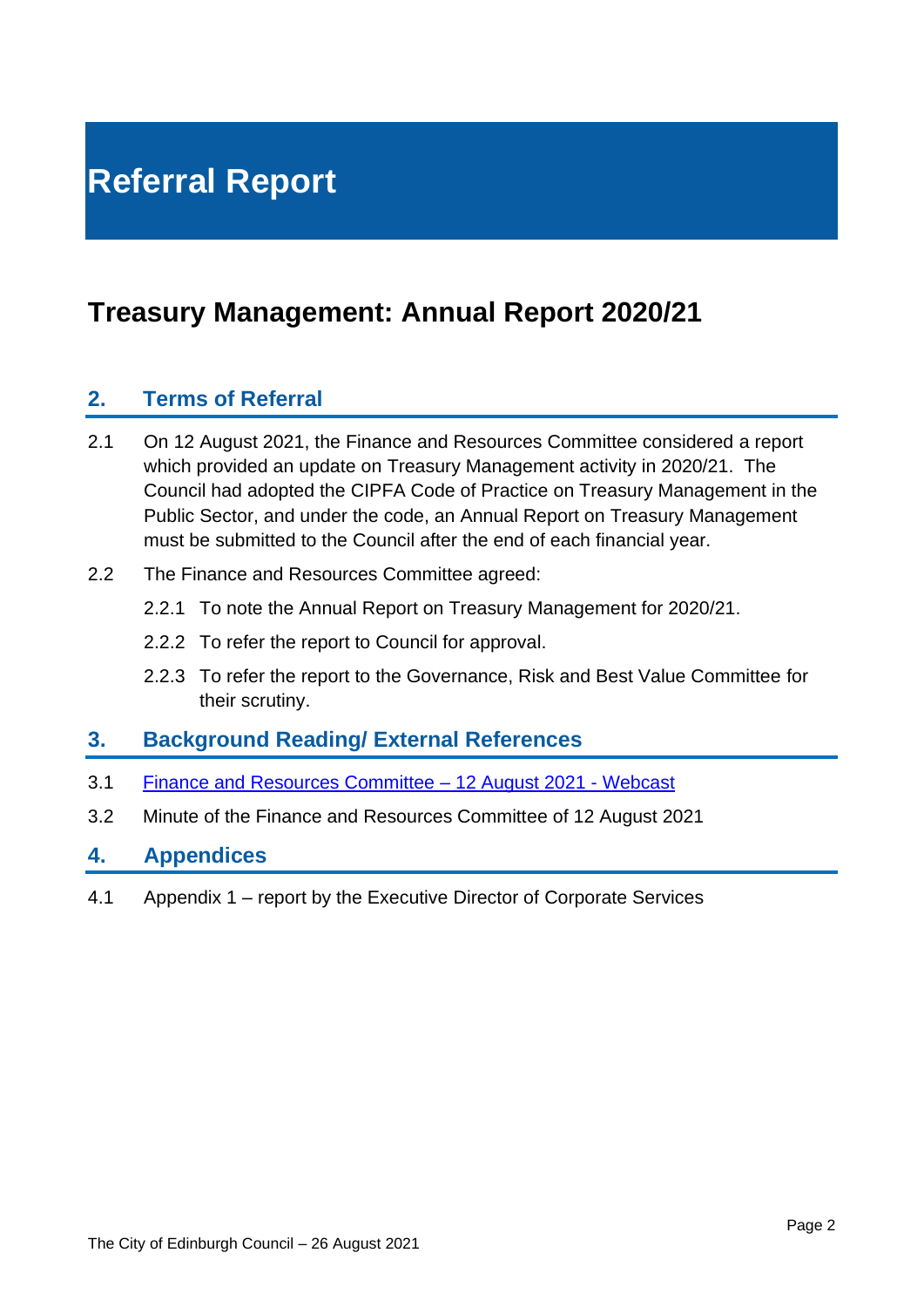# **Finance and Resources Committee**

# **10:00am, Thursday, 12th August 2021**

# **Treasury Management: Annual Report 2020/21**

**Executive/routine Executive Wards Council Commitments**

## **1. Recommendations**

- 1.1 It is recommended that the Committee:
- 1.2 Notes the Annual Report on Treasury Management for 2020/21;
- 1.3 Remits the report to Council for approval; and,
- 1.4 Refers the report to the Governance, Risk and Best Value Committee for their scrutiny.

#### **Stephen S. Moir**

#### Executive Director of Corporate Services

Contact: Innes Edwards, Principal Treasury and Banking Manager, Finance and Procurement Division, Corporate Services Directorate

E-mail: [innes.edwards@edinburgh.gov.uk](mailto:innes.edwards@edinburgh.gov.uk) | Tel: 0131 469 6291

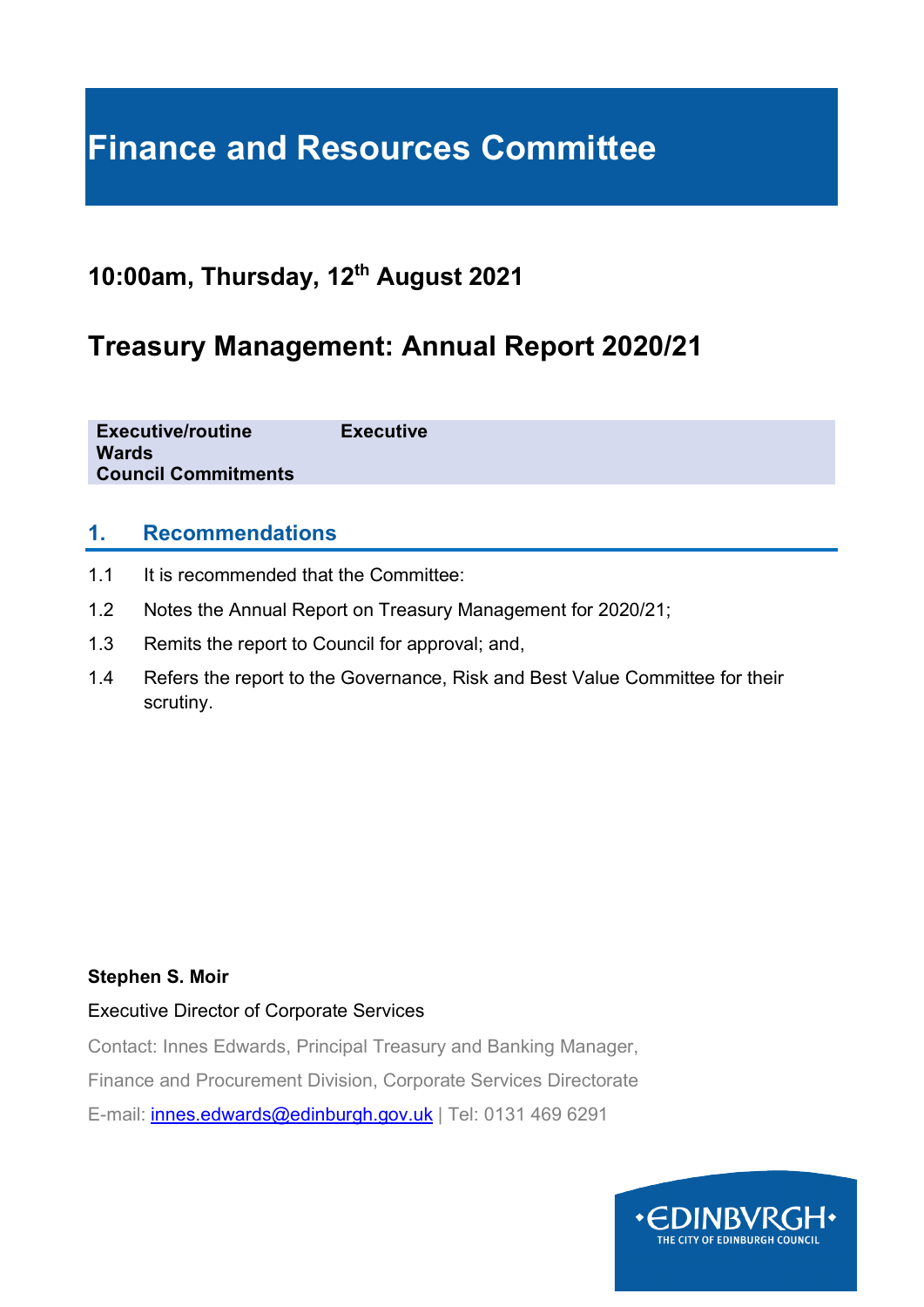**Report**

# **Treasury Management: Annual Report 2020/21**

## **2. Executive Summary**

2.1 The purpose of this report is to give an update on Treasury Management activity in 2020/21.

#### **3. Background**

3.1 The Council has adopted the CIPFA Code of Practice on Treasury Management in the Public Sector, and under the code, an Annual Report on Treasury Management must be submitted to the Council after the end of each financial year. A separate mid-term report will also be produced during the financial year.

### **4. Main report**

#### **Prudential Indicators**

4.1 Treasury Management is undertaken with regard to the CIPFA Code of Practice for Treasury Management in the Public Services and CIPFA's Prudential Code. Appendix 1 contains Prudential Indicators showing the actual out-turn for 2020/21.

#### **Borrowing Out-turn**

- 4.2 Appendix 2 gives a short economic review of the year, including a commentary from the Council's Treasury Advisors.
- 4.3 Appendix 3 gives an overview of the Council's borrowing for 2020/21. The Council borrowed £10m from the PWLB towards the end of the financial year utilising the infrastructure rate available and completed the drawdown of the £60m forward borrowing in October 2020.
- 4.4 The Council's debt outstanding increased slightly during the year due to the offset of the drawdown of the pre-borrowing and small amount of PWLB borrowed towards the end of the financial year and maturing debt. Interest costs for the year were broadly similar to 2019/20. At year end, the Council's debt was £134m below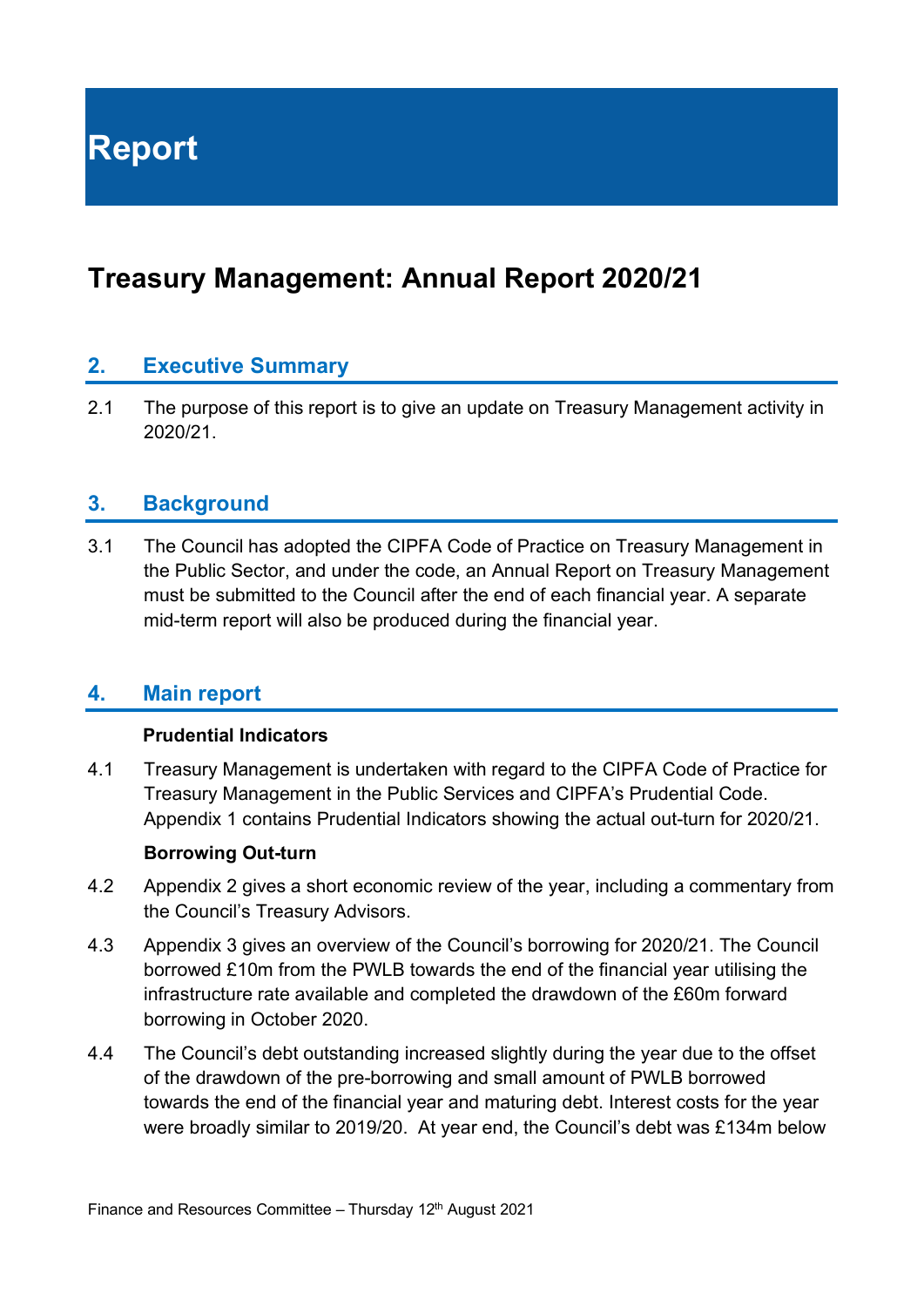its Capital Financing Requirement (its underlying need to borrow). A list of the Council's borrowing at 31 March 2021 is included in Appendix 5.

#### **Investment Out-turn**

- 4.5 Appendix 4 shows the Investment Out-turn for 2020/21.
- 4.6 The Council's money is invested via the Treasury Cash Fund. The Cash Fund encompasses a number of organisations, including Lothian Pension Fund. Interest is accrued on a monthly basis and performance is evaluated against a benchmark, which going forward will be 7-day compounded SONIA (sterling overnight index average) less 6.25 basis points, this was changed at the end of the 20/21 financial year from 7-day LIBID (London Interbank Bid Rate) as it's calculated from LIBOR (London Interbank Offered Rate) which is being phased out.
- 4.7 The average interest rate on the fund for the year was 0.25%. This continued to show outperformance against the benchmark which was 0.001% for the year.

### **Post Year End Activity**

4.8 Appendix 6 notes that £140m in new PWLB borrowing has been taken early in the 2021/22 financial year to mitigate the Council's interest rate risk.

#### **Conclusions**

- 4.9 The Council undertook £10m borrowing from the PWLB and the drawdown of the £60m advance borrowing was completed in October 2020.
- 4.10 The investment return for 2020/21 continued to show out-performance against the Fund's benchmark, although low in absolute terms, while maintaining the security of the investments.

## **5. Next Steps**

5.1 The Treasury team will continue to operate its Treasury Cash Fund with the aim of out-performing its benchmark of 7-day compounded SONIA less 6.25 basis points and manage the Council's debt portfolio to minimise the cost to the Council while mitigating risk.

## **6. Financial impact**

6.1 The Treasury Cash Fund has generated significant additional income for the Council.

## **7. Stakeholder/Community Impact**

7.1 There are no adverse stakeholder/community impacts arising from this report.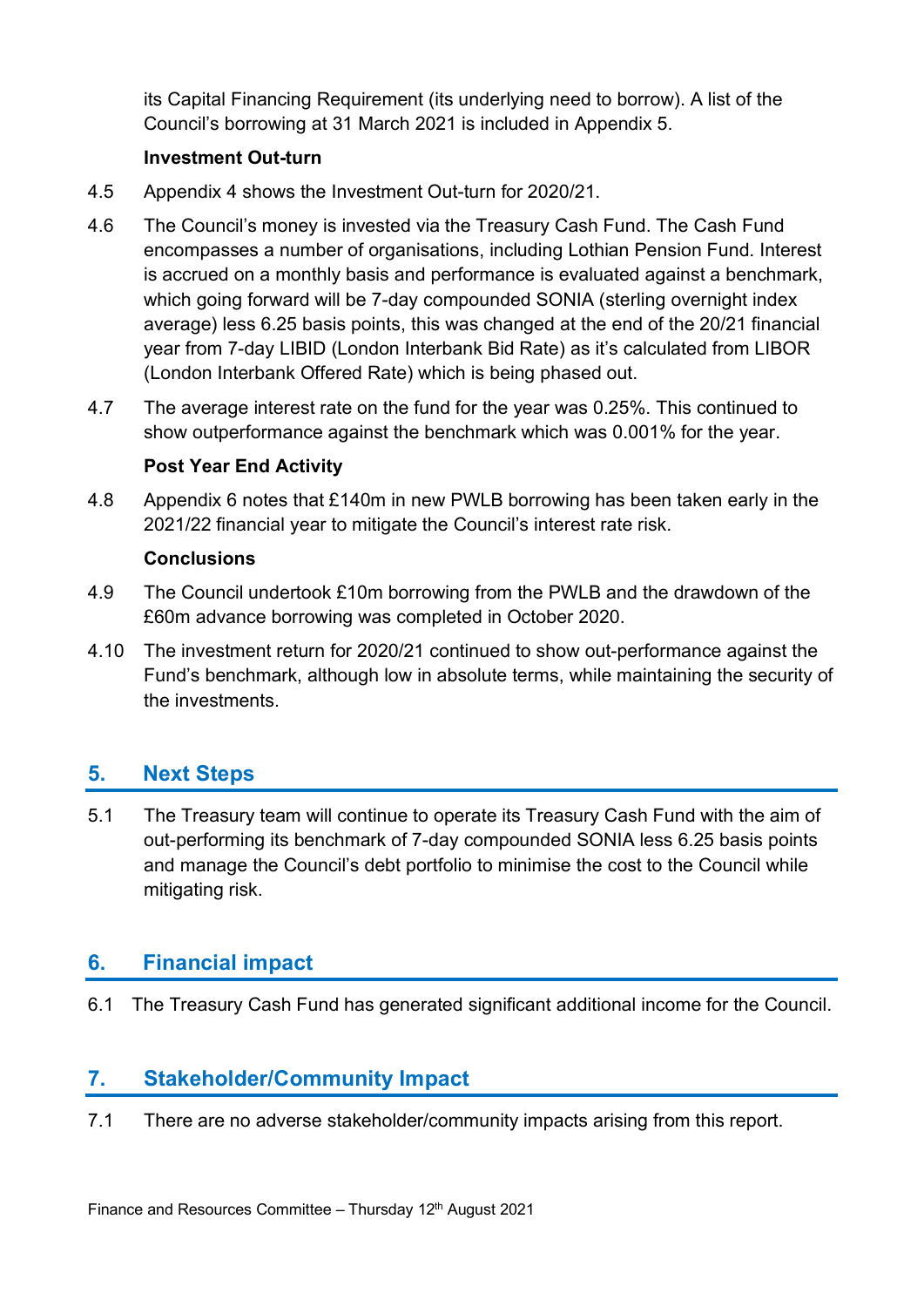## **8. Background reading/external references**

8.1 None

## **9. Appendices**

- 9.1 Appendix 1: Prudential Indicators Out-turn
- 9.2 Appendix 2: Economic Review of 2020/21
- 9.3 Appendix 3: Borrowing Out-turn 2020/21
- 9.4 Appendix 4: Investment Out-turn 2020/21
- 9.5 Appendix 5: Outstanding Debt as at 31st March 2021
- 9.6 Appendix 6: Post Year End Activity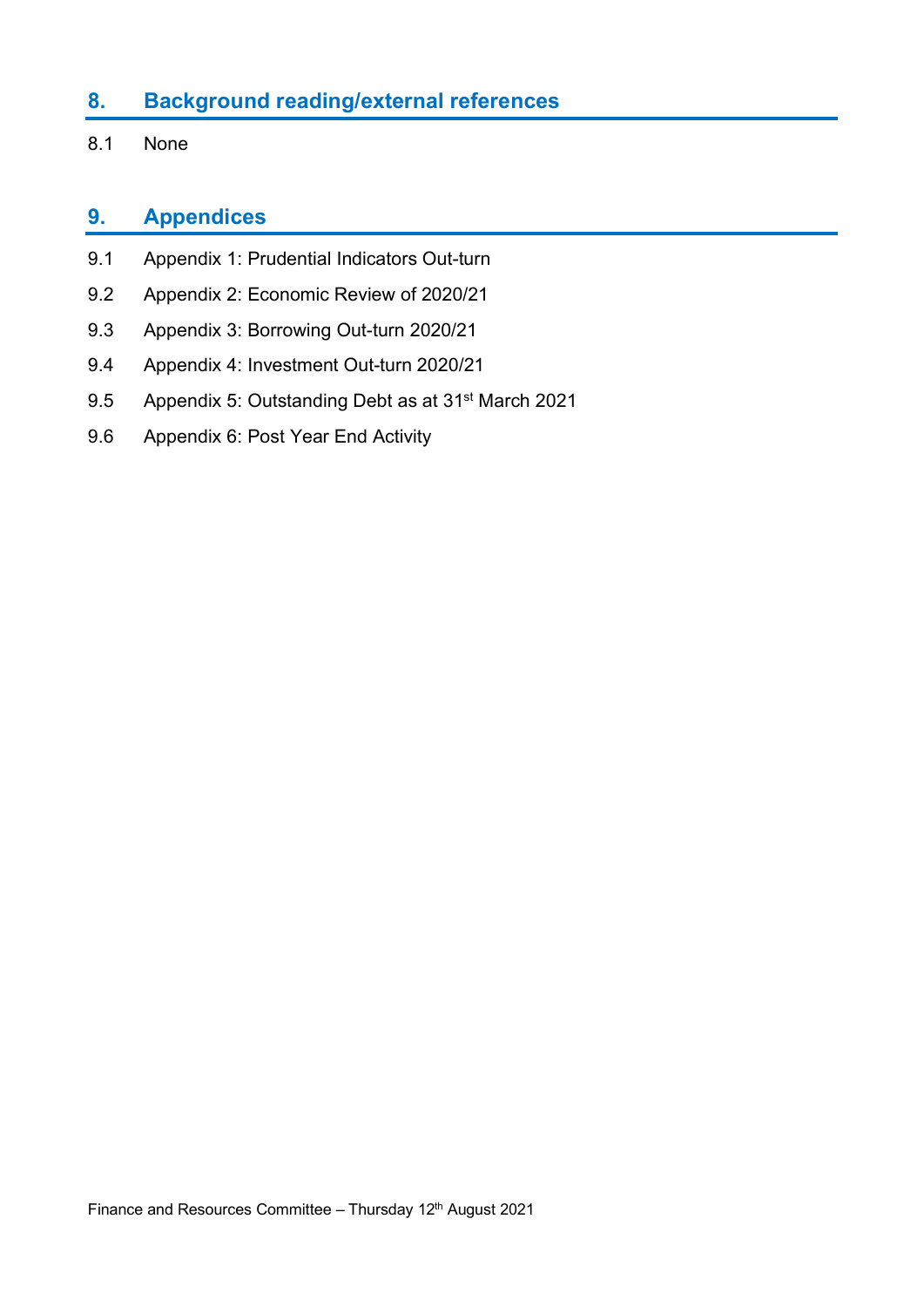#### **Prudential Indicators Out-turn**

#### **(a) Prudential Indicator 1 - Estimate of Capital Expenditure**

This gives a breakdown of the actual capital expenditure incurred during 2020/21.

|                                                   | 2019/20<br><b>Actual</b><br>£'000 | 2020/21<br>Original<br>£'000 | 2020/21<br><b>Revised</b><br>£'000 | 2020/21<br>Actual<br>£'000 |
|---------------------------------------------------|-----------------------------------|------------------------------|------------------------------------|----------------------------|
| <b>General Fund</b>                               |                                   |                              |                                    |                            |
| <b>Communities and Families</b>                   | 64.321                            | 114.331                      | 96.026                             | 87.439                     |
| Place                                             | 109.606                           | 201.611                      | 138.457                            | 131.292                    |
| Place - Tram York Place to Newhaven               | 25.187                            | 70.721                       | 59.648                             | 53.071                     |
| Place - Lending                                   | 28,138                            | 56,139                       | 31.329                             | 19.313                     |
| Resources - Asset Management Works                | 48.547                            | 16,704                       | 9.014                              | 14.517                     |
| Resources - Other                                 | 2.873                             | 6.051                        | 1.682                              | 478                        |
| Contingency                                       |                                   | 4.242                        | 0                                  | 0                          |
| <b>Total General Services Capital Expenditure</b> | 278,562                           | 469,799                      | 336,441                            | 306,110                    |
| <b>Housing Revenue Account</b>                    | 111,854                           | 96.468                       | 56.969                             | 41,456                     |
| Total                                             | 390.416                           | 566.267                      | 393.410                            | 347.567                    |

#### **Table A1.1 – Capital Expenditure 2020/21**

The capital programme is re-phased annually once the unaudited out-turn of the previous year is known. The original estimates above reflect the budget position as reported in the Treasury Strategy in March 2020, with the revised figures representing the projected position reported to the Finance and Resources Committee in August 2020 following the re-phasing of the programme. The 2020/21 Actual is the capital outturn reported in the Capital Report.

The following table shows how the £347.6m of capital expenditure incurred in 2020/21 was funded and the movement in the Net Capital Advances outstanding:

|                                  | <b>General Fund</b><br>£'000 | <b>HRA</b><br>£'000 | <b>CEC Total</b><br>£'000 | <b>Police</b><br>£'000 | <b>Total</b><br>£'000 |
|----------------------------------|------------------------------|---------------------|---------------------------|------------------------|-----------------------|
| <b>Net Cap Adv</b><br>(01/04/20) | 968,770                      | 395,163             | 1,363,933                 | 10,667                 | 1,374,600             |
| Gross Cap Ex                     | 306,110                      | 41.456              | 347,566                   | 0                      | 347,566               |
| Cap Income                       | $-155,504$                   | $-43.035$           | -198,539                  | 0                      | $-198,539$            |
| Net Cap Ex                       | 150,606                      | $-1.579$            | 149,027                   | 0                      | 149,027               |
| <b>Capital Repaid</b>            | $-33.617$                    | $-8.771$            | $-42,388$                 | $-544$                 | $-42,932$             |
| <b>Net Cap Adv</b><br>(01/04/21) | 1,085,759                    | 384,813             | 1,470,572                 | 10,123                 | 1,480,695             |

**Table A1.2 – Source of Funding for Capital Expenditure 2020/21**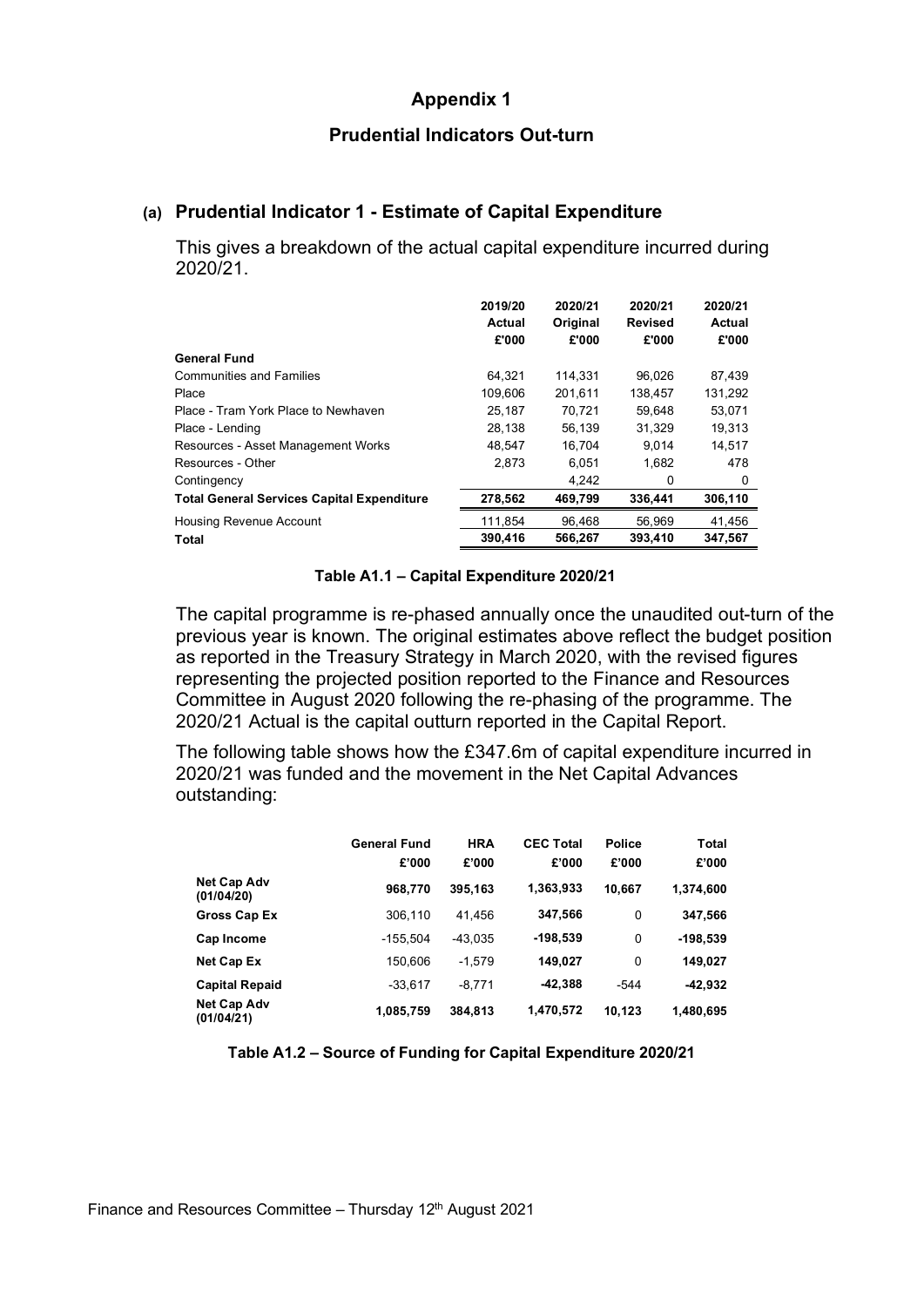The CEC Total column shows expenditure of £347.6m being partly funded by capital grants and capital receipts, leaving £149.0m to be funded by borrowing. The Council repaid principal of £42.4m for previous capital advances, giving net increase in the need to borrow of £106.6m. In addition, previous capital advances of £0.5m were repaid on behalf of the former Police Joint Board, giving a total net increase in the need to borrow of £106.1.

#### **(b) Indicator 2 - Ratio of Financing Costs to Net Revenue Stream**

This gives an indication of the cost of the Council's debt relative to its income.

|                                | 2019/20       | 2020/21         | 2020/21       |
|--------------------------------|---------------|-----------------|---------------|
|                                | <b>Actual</b> | <b>Estimate</b> | <b>Actual</b> |
|                                | %             | %               | %             |
| <b>General Services</b>        | 10.50         | 10.48           | 6.82          |
| <b>Housing Revenue Account</b> | 37.65         | 35.57           | 32.92         |

**Table A1.3 – Ratio of Financing Costs to Net Revenue Stream**

#### **(c) Indicator 3 - Capital Financing Requirement (CFR)**

This shows the Council underlying need to borrow / take on other forms of Capital funding.

|                                         | 2019/20<br><b>Actual</b><br>£'000 | 2020/21<br><b>Estimate</b><br>£'000 | 2020/21<br><b>Actual</b><br>£'000 |
|-----------------------------------------|-----------------------------------|-------------------------------------|-----------------------------------|
| General Services (incl. finance leases) | 1,133,084                         | 1,453,000                           | 1,227,367                         |
| <b>Edinburgh Living LLP</b>             | 19,023                            | 66,000                              | 38,076                            |
| <b>NHT LLPs</b>                         | 94,264                            | 108,000                             | 87.551                            |
| Housing Revenue Account                 | 395,163                           | 418,000                             | 384,813                           |
| <b>Total</b>                            | 1,641,534                         | 2,045,000                           | 1,737,807                         |

#### **Table A1.4 – Capital Financing Requirement**

In preparing Tables A1.4 and A1.5, all finance lease liabilities have been included for both current and prior year figures as required by the new Borrowing Regulations in Scotland, rather than other long-term liabilities as defined by CIPFA's Prudential Code.

|                                          | 2019/20<br><b>Actual</b><br>£'000 | 2020/21<br><b>Actual</b><br>£'000 |
|------------------------------------------|-----------------------------------|-----------------------------------|
| <b>General Services Capital Advances</b> | 968,770                           | 1,085,759                         |
| <b>HRA Capital Advances</b>              | 395,163                           | 384,813                           |
| <b>Total CEC Borrowing CFR</b>           | 1,363,933                         | 1,470,572                         |
| Other Finance Lease Liabilities          | 277,601                           | 267,237                           |
| <b>Total CEC Debt CFR</b>                | 1,641,534                         | 1,737,809                         |

 **Table A1.5 – Split of CEC Capital Financing Requirement**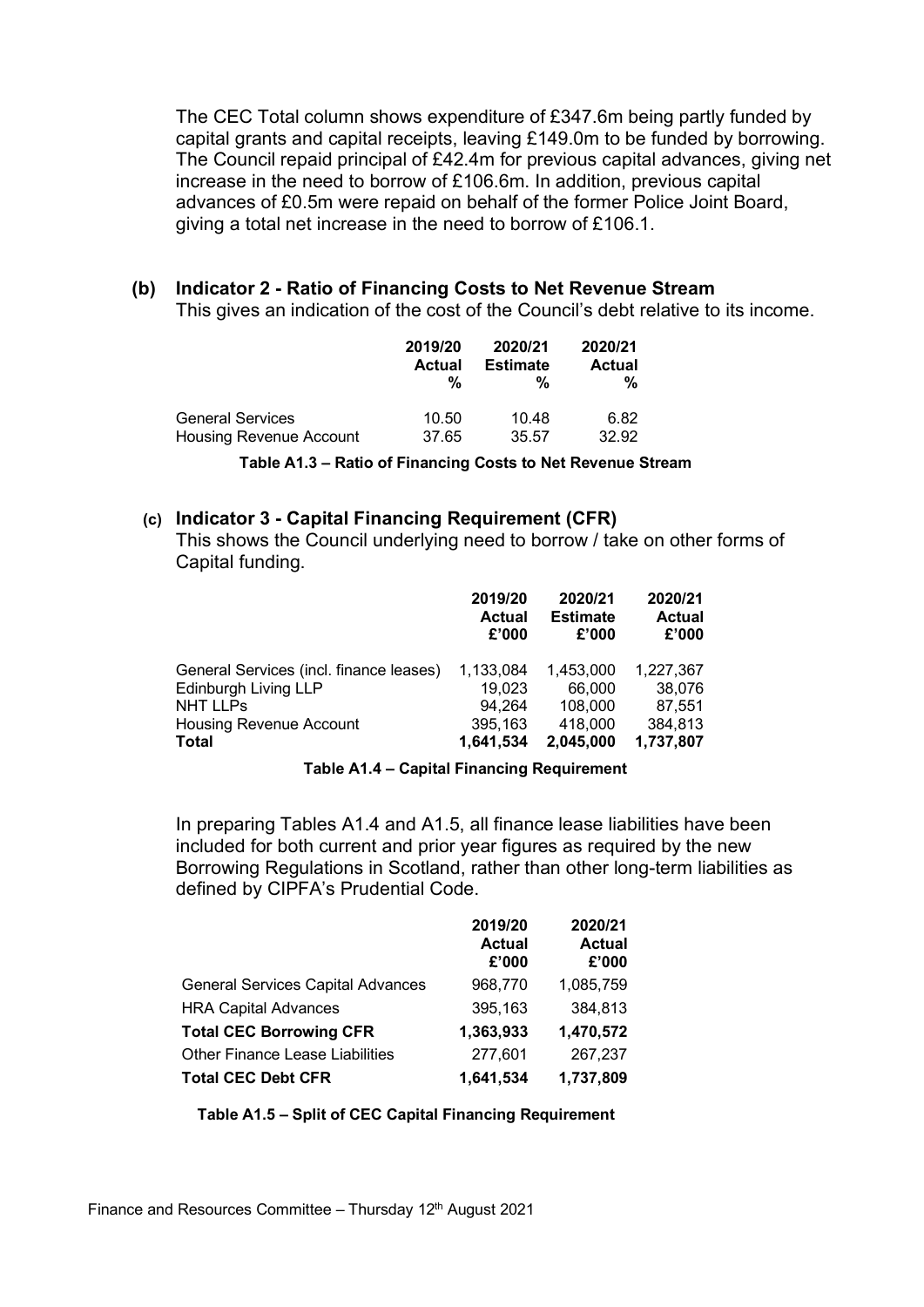The Council operated within both the Authorised Limit and the Operational Boundary at all times during the year and there were no breaches of the Council's Treasury Management Policy.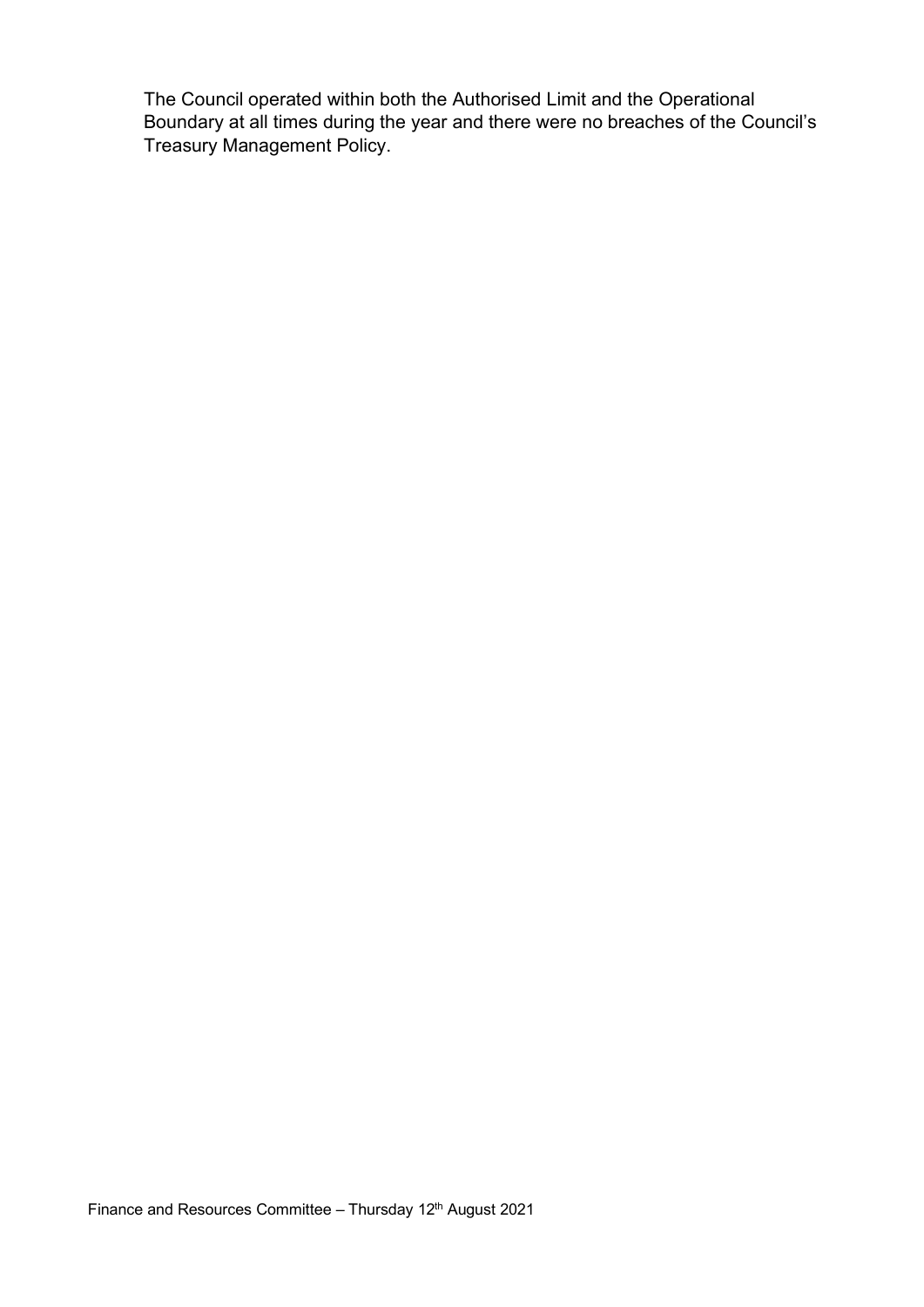#### **Economic Review of 2020/21**

The Council's treasury advisor, Arlingclose, has provided the following economic review of the year:

*The coronavirus pandemic dominated 2020/21, leading to almost the entire planet being in some form of lockdown during the year. The start of the financial year saw many central banks cutting interest rates as lockdowns caused economic activity to grind to a halt. The Bank of England cut Bank Rate to 0.1% and the UK government provided a range of fiscal stimulus measures, the size of which has not been seen in peacetime.*

*Some good news came in December 2020 as two COVID-19 vaccines were given approval by the UK Medicines and Healthcare products Regulatory Agency (MHRA). The UK vaccine rollout started in earnest; over 31 million people had received their first dose by 31st March.*

*A Brexit trade deal was agreed with only days to spare before the 11pm 31st December 2020 deadline having been agreed with the European Union on Christmas Eve.*

*The Bank of England (BoE) held Bank Rate at 0.1% throughout the year but extended its Quantitative Easing programme by £150 billion to £895 billion at its November 2020 meeting. In its March 2021 interest rate announcement, the BoE noted that while GDP would remain low in the near-term due to COVID-19 lockdown restrictions, the easing of these measures means growth is expected to recover strongly later in the year. Inflation is forecast to increase in the near-term and while the economic outlook has improved there are downside risks to the forecast, including from unemployment which is still predicted to rise when the furlough scheme is eventually withdrawn.*

*Government initiatives supported the economy and the Chancellor announced in the 2021 Budget a further extension to the furlough (Coronavirus Job Retention) scheme until September 2021. Access to support grants was also widened, enabling more self-employed people to be eligible for government help. Since March 2020, the government schemes have help protect more than 11 million jobs.* 

*Despite the furlough scheme, unemployment still rose. Labour market data showed that in the three months to January 2021 the unemployment rate was 5.0%, in contrast to 3.9% recorded for the same period 12 months ago. Wages rose 4.8% for total pay in nominal terms (4.2% for regular pay) and was up 3.9% in real terms (3.4% for regular pay). Unemployment is still expected to increase once the various government job support schemes come to an end.*

*Inflation has remained low over the 12 month period. Latest figures showed the annual headline rate of UK Consumer Price Inflation (CPI) fell to 0.4% year/year in February, below expectations (0.8%) and still well below the Bank of England's 2% target. The ONS' preferred measure of CPIH which includes owner-occupied housing was 0.7% year/year (1.0% expected).*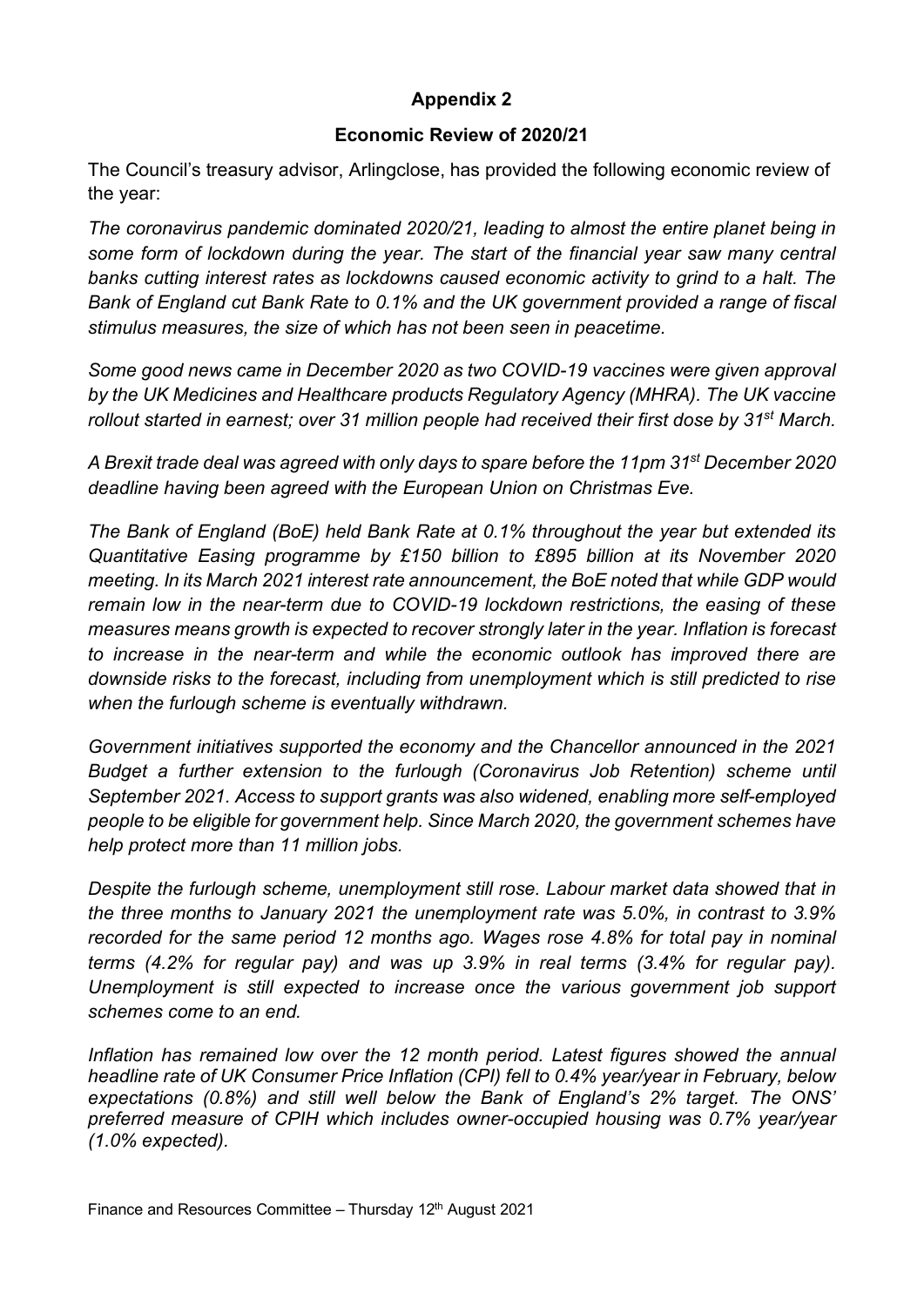*After contracting sharply in Q2 (Apr-Jun) 2020 by 19.8% q/q, growth in Q3 and Q4 bounced back by 15.5% and 1.3% respectively. The easing of some lockdown measures in the last quarter of the calendar year enabled construction output to continue, albeit at a much slower pace than the 41.7% rise in the prior quarter. When released, figures for Q1 (Jan-Mar) 2021 are expected to show a decline given the national lockdown.* 

*After collapsing at an annualised rate of 31.4% in Q2, the US economy rebounded by 33.4% in Q3 and then a further 4.1% in Q4. The US recovery has been fuelled by three major pandemic relief stimulus packages totalling over \$5 trillion. The Federal Reserve cut its main interest rate to between 0% and 0.25% in March 2020 in response to the pandemic and it has remained at the same level since. Joe Biden became the 46th US president after defeating Donald Trump.*

*The European Central Bank maintained its base rate at 0% and deposit rate at -0.5% but in December 2020 increased the size of its asset purchase scheme to €1.85 trillion and extended it until March 2022.*

Figure A2.1 below shows PWLB borrowing rates since 2008. This clearly shows an increase in borrowing rates mainly due to the COVID-19 vaccine roll out and expected economic recovery.

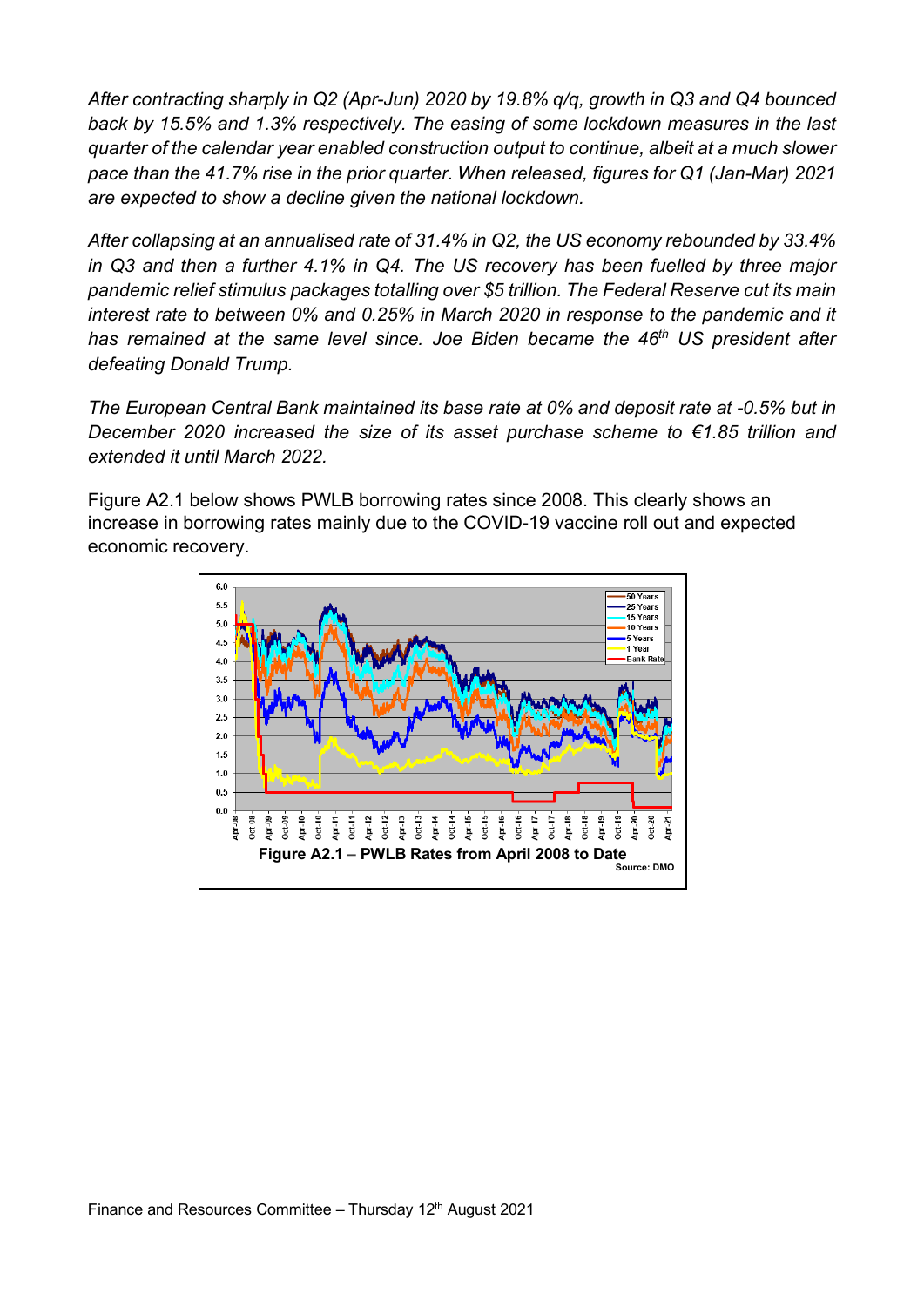### **Borrowing Out-turn 2020/21**

#### **Background to 2020/21 Borrowing**

The strategy for 2020/21 approved in March 2020 was, subject to appropriate rates being available, to:

- Fund the 2020/21 requirement by reducing cash deposits further;
- Borrow for each tranche of LLP housing subject to with meeting the viability test for the tranche;
- Seek to mitigate risk on major projects as the requirement becomes more certain.

On the 26<sup>th</sup> November 2020, the UK Treasury decreased the margin applied to all PWLB loans by 100 basis points with immediate effect provided the Local Authority borrowing can confirm that it does not plan to purchase 'investment assets primarily for yield'. This comes after the margin was increased by the same amount in October 2019. The authority is now required to provide more detailed capital expenditure details when applying for the PWLB's Certainty Rate to give access to the reduced rate.

Due to grant income and therefore increased cash balances and the drawdown of advance borrowing the Council did not require to borrow from the PWLB. The only borrowing completed was £10m in March 2021 for 30 years. This was to utilise the Councils allocation to the lower interest rate available through the Infrastructure Rate for financial year 2020/21.

|  | Table A3.1 below summarises the movements in the Council's borrowing during the year. |  |  |  |  |  |
|--|---------------------------------------------------------------------------------------|--|--|--|--|--|
|  |                                                                                       |  |  |  |  |  |

| <b>Type of Loan</b> | <b>Balance</b> | <b>Borrowing</b> | <b>Borrowing</b> | <b>Balance</b> |
|---------------------|----------------|------------------|------------------|----------------|
|                     | 01.04.2020     | <b>Raised</b>    | <b>Repaid</b>    | 31.03.2021     |
|                     | £m             | £m               | £m               | £m             |
| PWLB - fixed        | 1,100.21       | 10.00            | $-58.81$         | 1,051.40       |
| Salix Finance Ltd   | 1.06           |                  | $-0.32$          | 0.74           |
| Market              | 234.90         | 60.00            |                  | 294.90         |
|                     | 1,336.17       | 70.00            | $-59.13$         | 1,347.04       |
| Capital<br>Advances | 1,373.37       |                  |                  | 1,480.80       |
| Under-<br>borrowed  | 37.20          |                  | Under-borrowed   | 133.76         |

Table A3.1 – Outstanding Debt Portfolio 2020/21

The following chart gives the following sources of the Council's borrowing at the end of the financial year: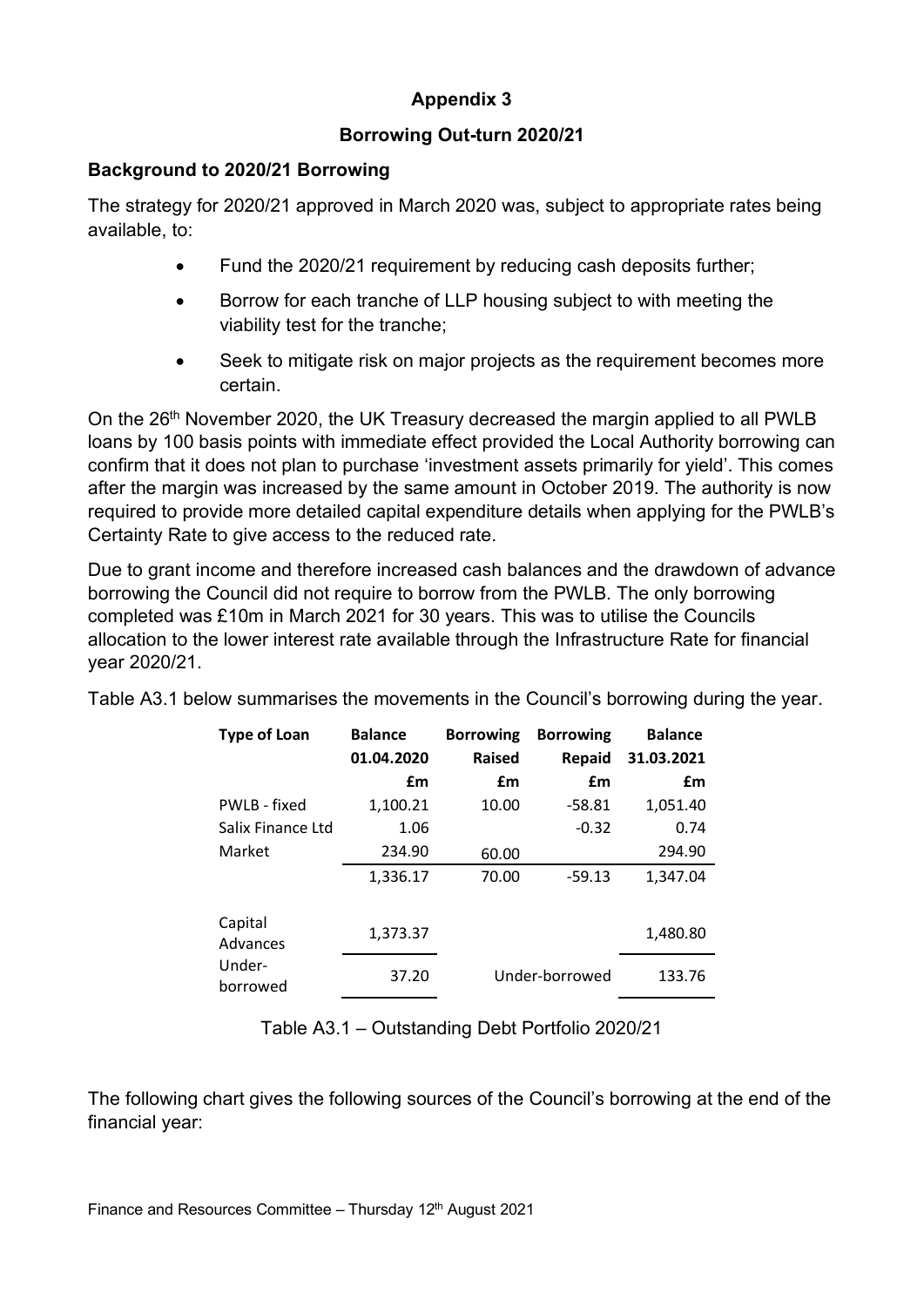

Figure A3.3 below shows the Council's borrowing and the annual interest cost of that borrowing. The cost of borrowing has edged up. This is due to the full year cost of the 2019/20 borrowing and falling out of the one-off revenue element of the savings achieved by the LOBO restructuring in 2019/20.

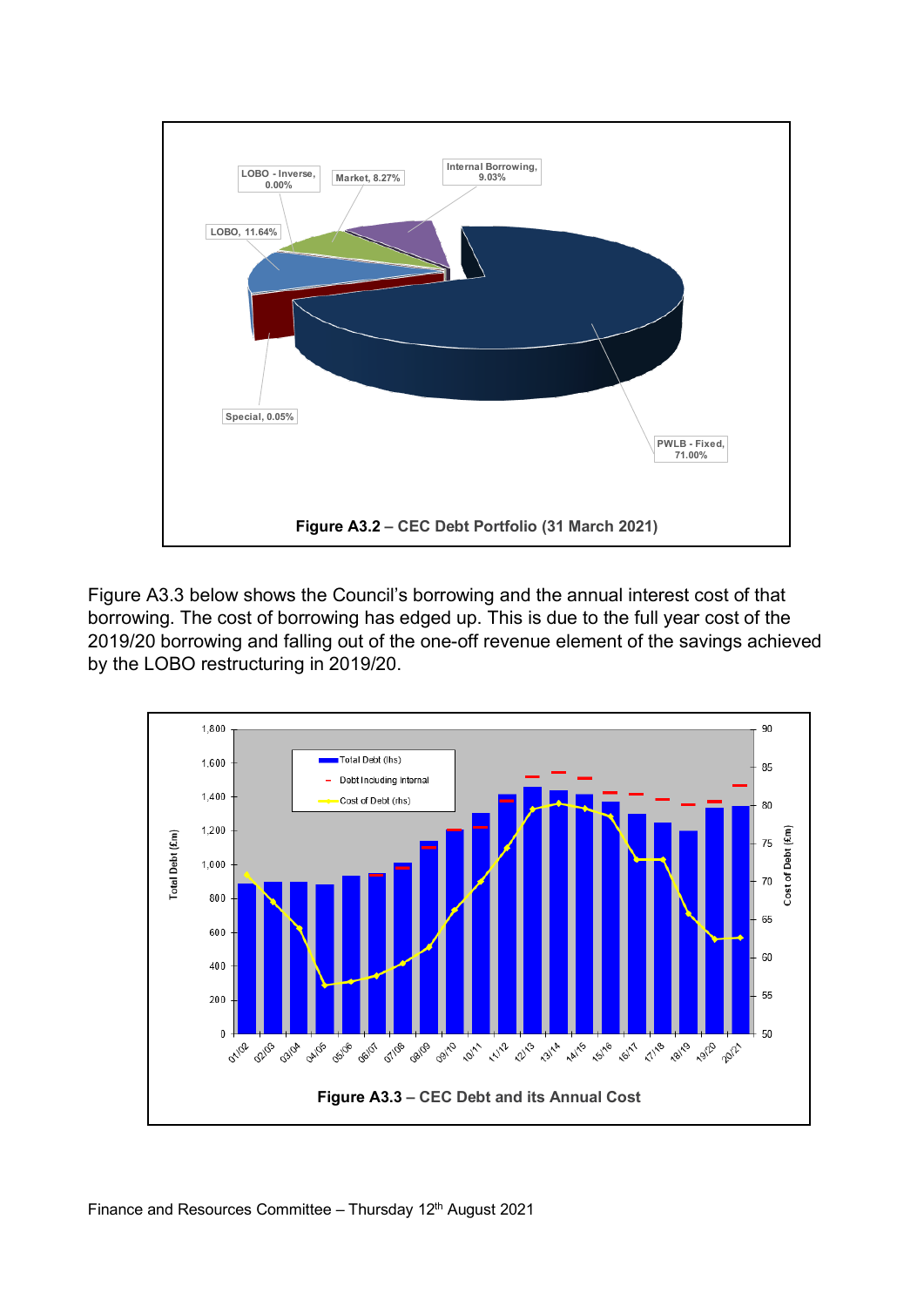#### **Investment Out-turn 2020/21**

The Council's money is invested via the Treasury Cash Fund. The Cash Fund encompasses a number of organisations, including Lothian Pension Fund. Interest is accrued on a monthly basis and performance is evaluated against a benchmark, which is 7-day compounded SONIA less 6.25 basis points.

As COVID-19 continues to cause disruption to economies the Bank of England's Monetary Policy Committee (MPC) has maintained UK Bank Rate at 0.10% since the 19<sup>th</sup> March 2020. The annual CPI rate of inflation was 1.4% in February 2021.



Figure A4.1 below shows investment performance since April 2011.

The average interest rate on the Cash Fund for the year was 0.25%, which continued to outperform the benchmark of 0.001%. The fund generated income of just over £585k for the financial year to CEC.

The emphasis remained on security during the financial year with the return of the principal sum being the main concern. With the Strategy being around the security of the investments, Cash Fund money has been invested with banking institutions which was held on instant access call and a 31 day notice account with a highly credit rated institution, money market funds and a large percentage of the fund was held with other Local Authorities on short term fixed deposits and notice accounts. Figure A4.2 below shows the distribution of the Cash Fund investments since April 2007.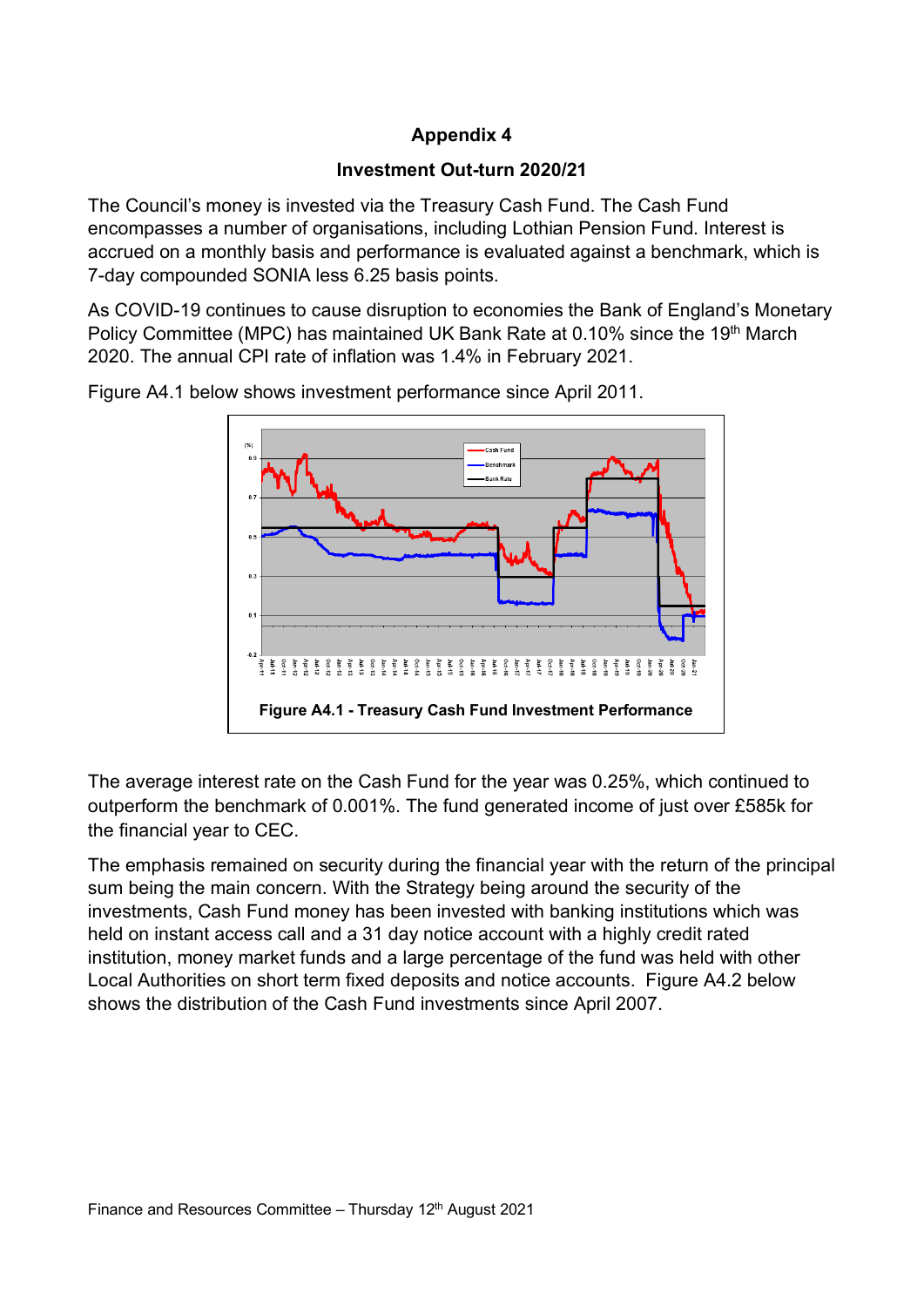

The strategy remains to seek trades which add value relative to MMF/Bank rates and make a positive contribution towards out-performance while maintaining the security of funds.



As can be seen in Figure A4.3 the weighted average life of the fund increased to above 40 days towards the end of the financial year. The inter local authority market tightened for a while in the middle of March and advantage was taken of this to make further loans to other local authorities.

.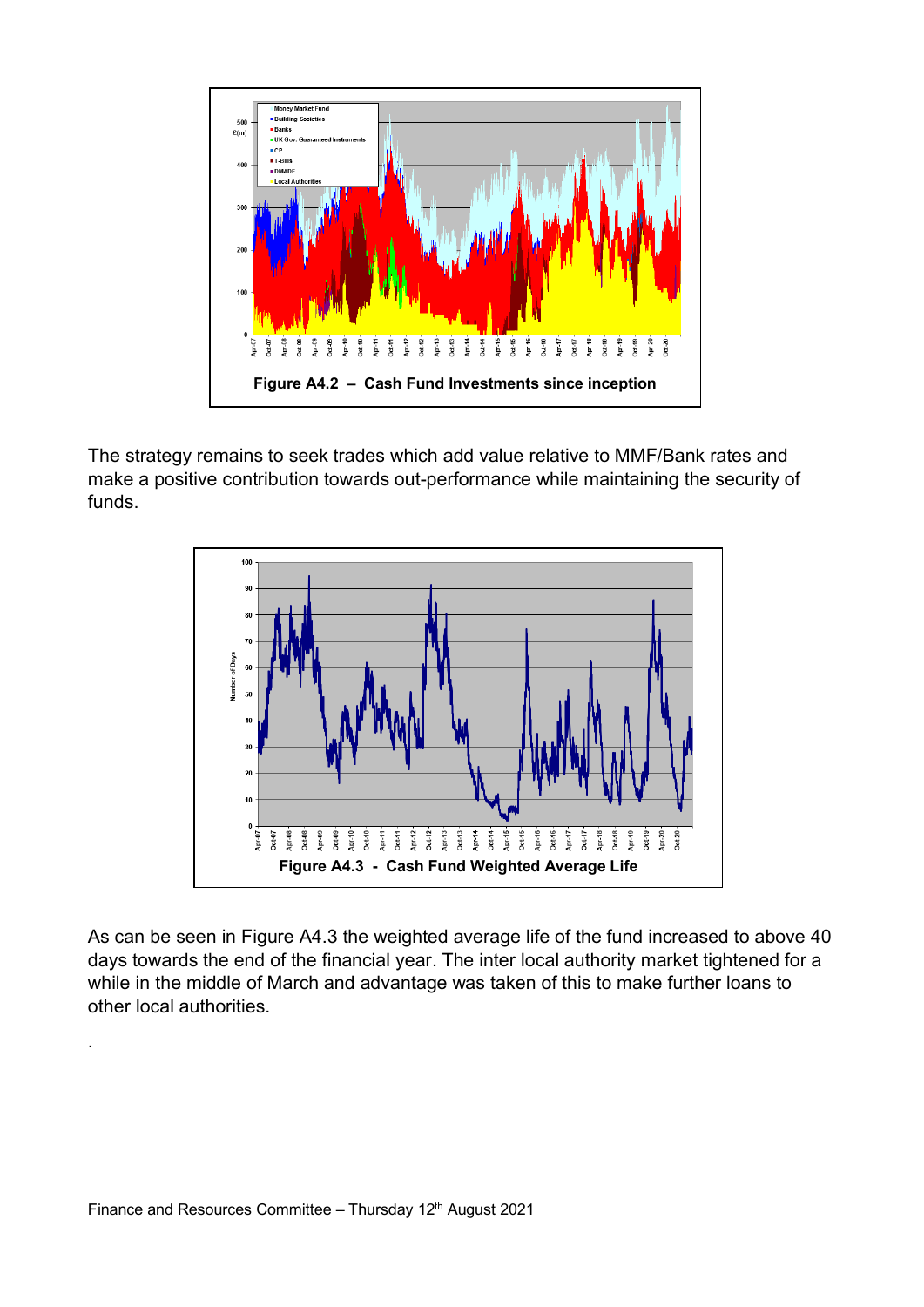# **Outstanding Debt as at 31st March 2021**

| <b>PWLB</b>    | <b>START</b> | <b>MATURITY</b> | <b>PRINCIPAL</b>   | <b>INTEREST</b> | <b>ANNUAL</b>   |
|----------------|--------------|-----------------|--------------------|-----------------|-----------------|
| <b>PROFILE</b> | <b>DATE</b>  | <b>DATE</b>     | <b>OUTSTANDING</b> | <b>RATE</b>     | <b>INTEREST</b> |
|                |              |                 | £                  | %               | £               |
| А              | 10/05/2010   | 10/05/2021      | 265,710.97         | 3.09            | 4,105.23        |
| M              | 21/10/1994   | 15/05/2021      | 10,000,000.00      | 8.625           | 431,250.00      |
| M              | 10/03/1995   | 15/05/2021      | 11,900,000.00      | 8.75            | 520,625.00      |
| M              | 12/06/1995   | 15/05/2021      | 10,000,000.00      | 8.00            | 400,000.00      |
| M              | 02/06/2010   | 02/06/2021      | 5,000,000.00       | 3.89            | 97,250.00       |
| M              | 16/08/1994   | 03/08/2021      | 2,997,451.21       | 8.50            | 127,391.68      |
| M              | 28/04/1994   | 25/09/2021      | 5,000,000.00       | 8.125           | 203,125.00      |
| M              | 23/04/2009   | 23/04/2022      | 5,000,000.00       | 3.76            | 188,000.00      |
| M              | 12/06/1995   | 15/05/2022      | 10,200,000.00      | 8.00            | 816,000.00      |
| M              | 14/06/2010   | 14/06/2022      | 10,000,000.00      | 3.95            | 395,000.00      |
| M              | 31/03/1995   | 25/09/2022      | 6,206,000.00       | 8.625           | 535,267.50      |
| M              | 16/02/1995   | 03/02/2023      | 2,997,451.21       | 8.625           | 258,530.17      |
| M              | 24/04/1995   | 25/03/2023      | 10,000,000.00      | 8.50            | 850,000.00      |
| M              | 05/12/1995   | 15/05/2023      | 5,200,000.00       | 8.00            | 416,000.00      |
| M              | 20/09/1993   | 14/09/2023      | 2,997,451.21       | 7.875           | 236,049.28      |
| M              | 20/09/1993   | 14/09/2023      | 584,502.98         | 7.875           | 46,029.61       |
| M              | 08/05/1996   | 25/09/2023      | 10,000,000.00      | 8.375           | 837,500.00      |
| M              | 13/10/2009   | 13/10/2023      | 5,000,000.00       | 3.87            | 193,500.00      |
| M              | 05/12/1995   | 15/11/2023      | 10,000,000.00      | 8.00            | 800,000.00      |
| M              | 10/05/2010   | 10/05/2024      | 10,000,000.00      | 4.32            | 432,000.00      |
| M              | 28/09/1995   | 28/09/2024      | 2,895,506.10       | 8.25            | 238,879.25      |
| M              | 14/05/2012   | 14/11/2024      | 10,000,000.00      | 3.36            | 336,000.00      |
| А              | 14/12/2009   | 14/12/2024      | 3,218,399.79       | 3.66            | 138,009.52      |
| M              | 17/10/1996   | 25/03/2025      | 10,000,000.00      | 7.875           | 787,500.00      |
| M              | 10/05/2010   | 10/05/2025      | 5,000,000.00       | 4.37            | 218,500.00      |
| M              | 16/11/2012   | 16/05/2025      | 20,000,000.00      | 2.88            | 576,000.00      |
| M              | 13/02/1997   | 18/05/2025      | 10,000,000.00      | 7.375           | 737,500.00      |
| M              | 20/02/1997   | 15/11/2025      | 20,000,000.00      | 7.375           | 1,475,000.00    |
| Α              | 01/12/2009   | 01/12/2025      | 5,645,240.95       | 3.64            | 214,778.35      |
| M              | 21/12/1995   | 21/12/2025      | 2,397,960.97       | 7.875           | 188,839.43      |
| M              | 21/05/1997   | 15/05/2026      | 10,000,000.00      | 7.125           | 712,500.00      |
| M              | 28/05/1997   | 15/05/2026      | 10,000,000.00      | 7.25            | 725,000.00      |
| M              | 29/08/1997   | 15/11/2026      | 5,000,000.00       | 7.00            | 350,000.00      |
| M              | 24/06/1997   | 15/11/2026      | 5,328,077.00       | 7.125           | 379,625.49      |
| M              | 07/08/1997   | 15/11/2026      | 15,000,000.00      | 6.875           | 1,031,250.00    |
| M              | 13/10/1997   | 25/03/2027      | 10,000,000.00      | 6.375           | 637,500.00      |
| M              | 22/10/1997   | 25/03/2027      | 5,000,000.00       | 6.50            | 325,000.00      |
| M              | 13/11/1997   | 15/05/2027      | 3,649,966.00       | 6.50            | 237,247.79      |
| M              | 17/11/1997   | 15/05/2027      | 5,000,000.00       | 6.50            | 325,000.00      |
| M              | 13/12/2012   | 13/06/2027      | 20,000,000.00      | 3.18            | 636,000.00      |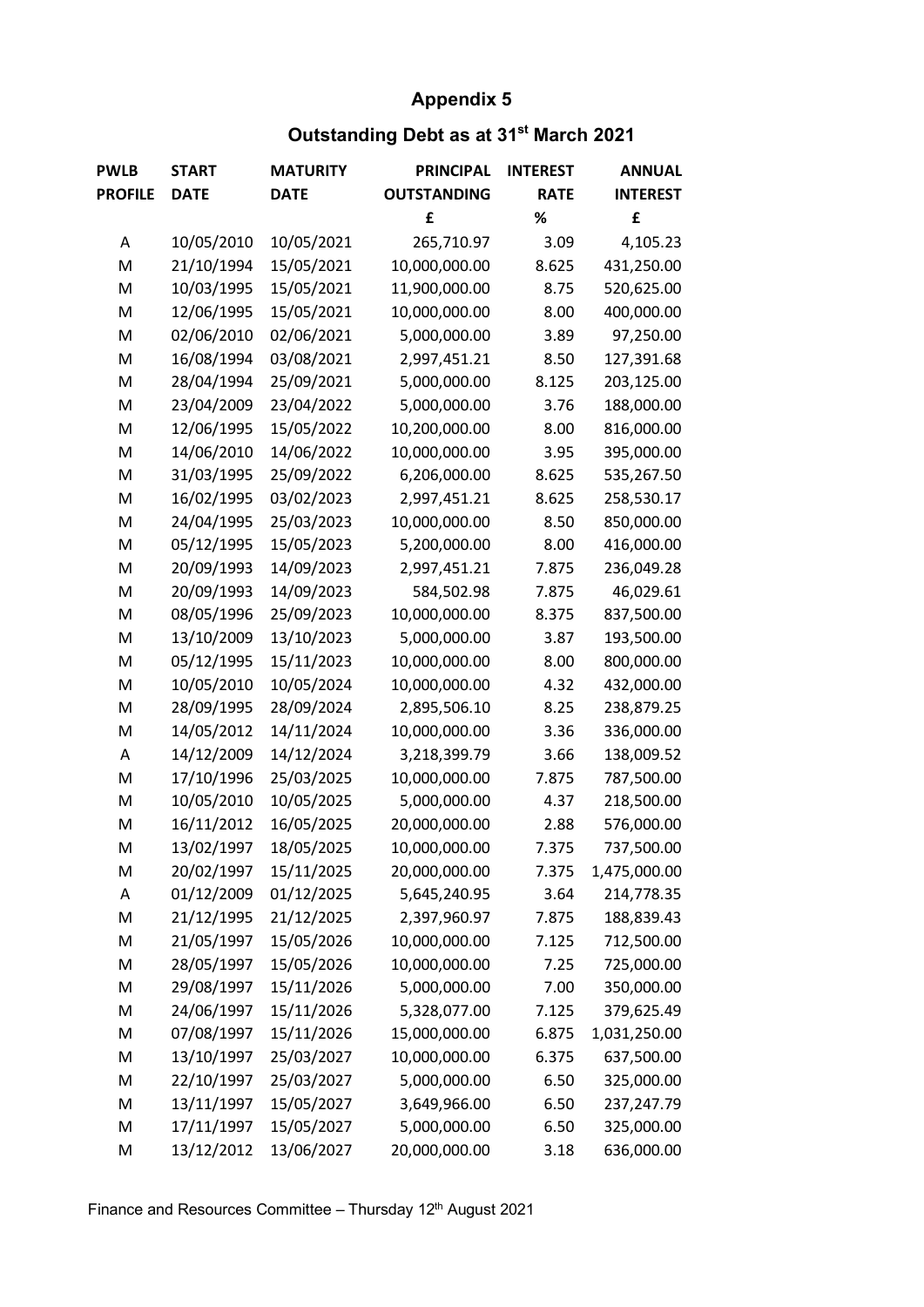| M | 12/03/1998 | 15/11/2027 | 8,677,693.00   | 5.875 | 509,814.46   |
|---|------------|------------|----------------|-------|--------------|
| M | 06/09/2010 | 06/09/2028 | 10,000,000.00  | 3.85  | 385,000.00   |
| M | 14/07/2011 | 14/07/2029 | 10,000,000.00  | 4.90  | 490,000.00   |
| E | 14/07/1950 | 03/03/2030 | 2,274.85       | 3.00  | 73.94        |
| M | 14/07/2011 | 14/07/2030 | 10,000,000.00  | 4.93  | 493,000.00   |
| E | 15/06/1951 | 15/05/2031 | 2,460.69       | 3.00  | 75.58        |
| M | 06/09/2010 | 06/09/2031 | 20,000,000.00  | 3.95  | 790,000.00   |
| M | 15/12/2011 | 15/06/2032 | 10,000,000.00  | 3.98  | 398,000.00   |
| M | 15/09/2011 | 15/09/2036 | 10,000,000.00  | 4.47  | 447,000.00   |
| M | 22/09/2011 | 22/09/2036 | 10,000,000.00  | 4.49  | 449,000.00   |
| M | 10/12/2007 | 10/12/2037 | 10,000,000.00  | 4.49  | 449,000.00   |
| M | 08/09/2011 | 08/09/2038 | 10,000,000.00  | 4.67  | 467,000.00   |
| M | 15/09/2011 | 15/09/2039 | 10,000,000.00  | 4.52  | 452,000.00   |
| M | 06/10/2011 | 06/10/2043 | 20,000,000.00  | 4.35  | 870,000.00   |
| M | 09/08/2011 | 09/02/2046 | 20,000,000.00  | 4.80  | 960,000.00   |
| M | 23/01/2006 | 23/07/2046 | 10,000,000.00  | 3.70  | 370,000.00   |
| M | 23/01/2006 | 23/07/2046 | 10,000,000.00  | 3.70  | 370,000.00   |
| M | 19/05/2006 | 19/11/2046 | 10,000,000.00  | 4.25  | 425,000.00   |
| M | 07/01/2008 | 07/01/2048 | 5,000,000.00   | 4.40  | 220,000.00   |
| Α | 24/03/2020 | 24/03/2050 | 14,609,352.77  | 1.64  | 237,972.00   |
| А | 26/03/2020 | 26/03/2050 | 4,866,712.87   | 1.49  | 72,011.97    |
| Α | 26/03/2021 | 26/03/2051 | 10,000,000.00  | 1.75  | 173,884.91   |
| M | 27/01/2006 | 27/07/2051 | 1,250,000.00   | 3.70  | 46,250.00    |
| M | 16/01/2007 | 16/07/2052 | 40,000,000.00  | 4.25  | 1,700,000.00 |
| M | 30/01/2007 | 30/07/2052 | 10,000,000.00  | 4.35  | 435,000.00   |
| M | 13/02/2007 | 13/08/2052 | 20,000,000.00  | 4.35  | 870,000.00   |
| M | 20/02/2007 | 20/08/2052 | 70,000,000.00  | 4.35  | 3,045,000.00 |
| M | 22/02/2007 | 22/08/2052 | 50,000,000.00  | 4.35  | 2,175,000.00 |
| M | 08/03/2007 | 08/09/2052 | 5,000,000.00   | 4.25  | 212,500.00   |
| M | 30/05/2007 | 30/11/2052 | 10,000,000.00  | 4.6   | 460,000.00   |
| M | 11/06/2007 | 11/12/2052 | 15,000,000.00  | 4.70  | 705,000.00   |
| M | 12/06/2007 | 12/12/2052 | 25,000,000.00  | 4.75  | 1,187,500.00 |
| M | 05/07/2007 | 05/01/2053 | 12,000,000.00  | 4.80  | 576,000.00   |
| M | 25/07/2007 | 25/01/2053 | 5,000,000.00   | 4.65  | 232,500.00   |
| M | 10/08/2007 | 10/02/2053 | 5,000,000.00   | 4.55  | 227,500.00   |
| M | 24/08/2007 | 24/02/2053 | 7,500,000.00   | 4.50  | 337,500.00   |
| M | 13/09/2007 | 13/03/2053 | 5,000,000.00   | 4.50  | 225,000.00   |
| Α | 14/10/2019 | 10/04/2053 | 107,942,304.56 | 2.69  | 2,889,530.19 |
| M | 12/10/2007 | 12/04/2053 | 5,000,000.00   | 4.60  | 230,000.00   |
| M | 05/11/2007 | 05/05/2057 | 5,000,000.00   | 4.60  | 230,000.00   |
| M | 15/08/2008 | 15/02/2058 | 5,000,000.00   | 4.39  | 219,500.00   |
| A | 25/01/2019 | 25/01/2059 | 2,655,284.60   | 2.65  | 71,164.31    |
| A | 11/06/2019 | 11/06/2059 | 1,253,893.84   | 2.23  | 27,846.24    |
| A | 01/10/2019 | 01/10/2059 | 1,320,070.03   | 1.74  | 22,865.72    |
| A | 02/10/2019 | 02/10/2059 | 39,309,771.67  | 1.80  | 704,427.87   |
| A | 05/11/2019 | 05/11/2059 | 7,048,165.68   | 2.96  | 207,906.10   |
| Α | 28/11/2019 | 28/11/2059 | 1,289,237.57   | 3.03  | 38,931.27    |

Finance and Resources Committee – Thursday 12th August 2021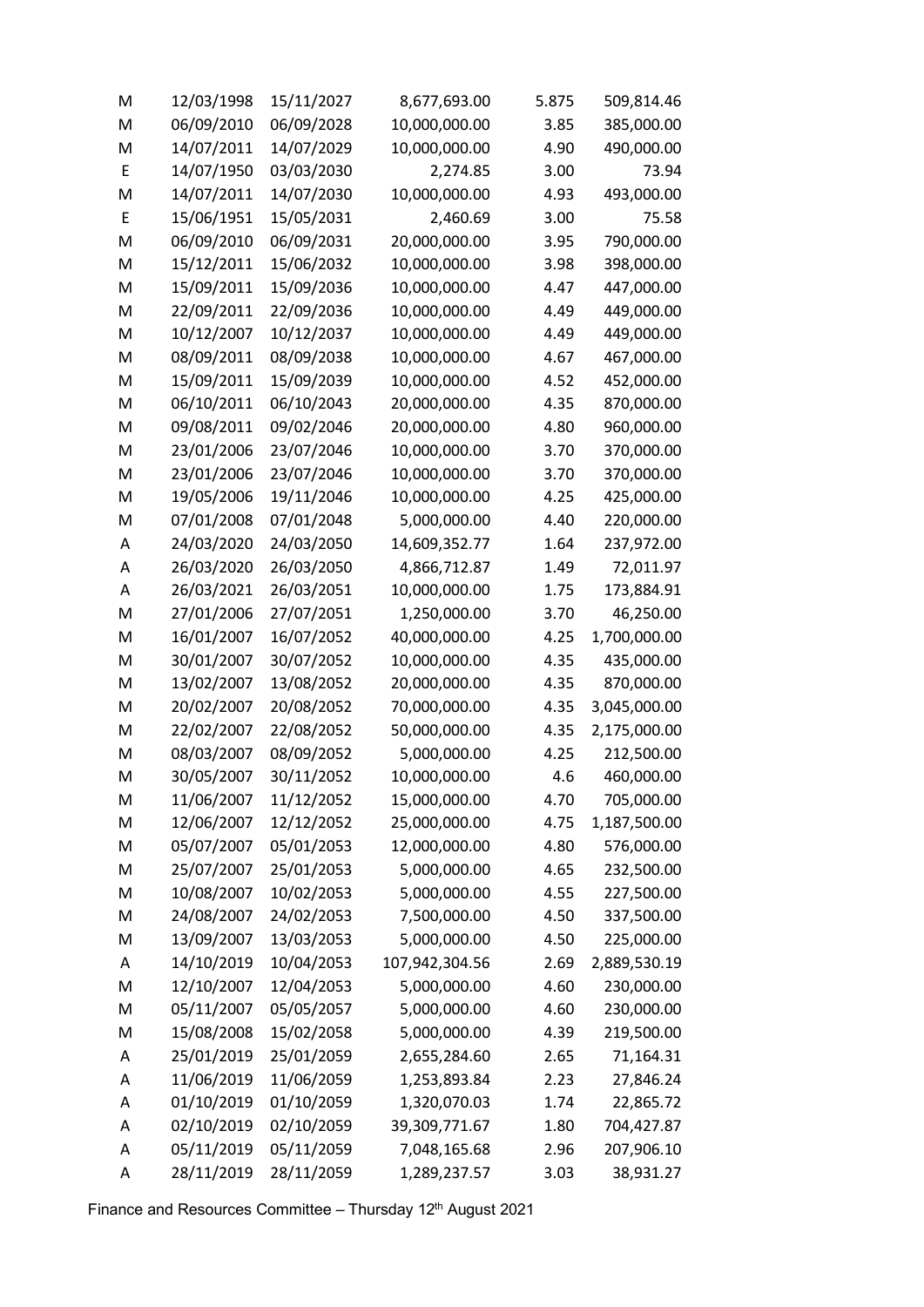| Α | 02/12/2019 | 02/12/2059 | 2,775,526.71     | 3.03 | 83,812.94  |
|---|------------|------------|------------------|------|------------|
| A | 20/01/2020 | 20/01/2060 | 1,965,263.65     | 1.77 | 34,629.41  |
| A | 20/01/2020 | 20/01/2060 | 452,227.68       | 2.97 | 13,384.94  |
| м | 04/10/2019 | 04/04/2060 | 40,000,000.00    | 1.69 | 676,000.00 |
| м | 02/12/2011 | 02/12/2061 | 5,000,000.00     | 3.98 | 199,000.00 |
| м | 26/03/2020 | 26/03/2070 | 10,000,000.00    | 1.29 | 129,000.00 |
|   |            |            | 1,051,403,958.56 |      |            |

| <b>Non</b>     |              |                 |                |                 |                 |
|----------------|--------------|-----------------|----------------|-----------------|-----------------|
| <b>LOBO</b>    | <b>Start</b> | <b>Maturity</b> | Principal      | <b>Interest</b> | Annual          |
| <b>Profile</b> | Date         | Date            | Outstanding    | Rate            | <b>Interest</b> |
|                |              |                 | £              | ℅               | £               |
| M              | 30/06/2005   | 30/06/2065      | 5,000,000.00   | 4.40            | 220,000.00      |
| M              | 07/07/2005   | 07/07/2065      | 5,000,000.00   | 4.40            | 220,000.00      |
| M              | 21/12/2005   | 21/12/2065      | 5,000,000.00   | 4.99            | 249,500.00      |
| м              | 28/12/2005   | 24/12/2065      | 12,500,000.00  | 4.99            | 623,750.00      |
| М              | 14/03/2006   | 15/03/2066      | 15,000,000.00  | 5.00            | 750,000.00      |
| M              | 18/08/2006   | 18/08/2066      | 10,000,000.00  | 5.25            | 525,000.00      |
| М              | 01/02/2008   | 01/02/2078      | 10,000,000.00  | 3.95            | 395,000.00      |
| M              | 08/10/2020   | 08/10/2045      | 60,000,000.00  |                 |                 |
|                |              |                 | 122,500,000.00 |                 |                 |

| <b>LOBO</b>    | <b>Start</b> | <b>Maturity</b> | Principal          | <b>Interest</b> | Annual          |
|----------------|--------------|-----------------|--------------------|-----------------|-----------------|
| <b>Profile</b> | <b>Date</b>  | Date            | <b>Outstanding</b> | Rate            | <b>Interest</b> |
|                |              |                 | £                  | ℅               | £               |
| M              | 12/11/1998   | 13/11/2028      | 3,000,000.00       | 4.75            | 142,500.00      |
| M              | 15/12/2003   | 15/12/2053      | 10,000,000.00      | 5.25            | 525,000.00      |
| M              | 18/02/2004   | 18/02/2054      | 10,000,000.00      | 4.54            | 454,000.00      |
| M              | 28/04/2005   | 28/04/2055      | 12,900,000.00      | 4.75            | 612,750.00      |
| M              | 01/07/2005   | 01/07/2065      | 10,000,000.00      | 3.86            | 386,000.00      |
| M              | 24/08/2005   | 24/08/2065      | 5,000,000.00       | 4.40            | 220,000.00      |
| M              | 07/09/2005   | 07/09/2065      | 10,000,000.00      | 4.99            | 499,000.00      |
| M              | 13/09/2005   | 14/09/2065      | 5,000,000.00       | 3.95            | 197,500.00      |
| M              | 03/10/2005   | 05/10/2065      | 5,000,000.00       | 4.375           | 218,750.00      |
| M              | 23/12/2005   | 23/12/2065      | 10,000,000.00      | 4.75            | 475,000.00      |
| M              | 06/03/2006   | 04/03/2066      | 5,000,000.00       | 4.625           | 231,250.00      |
| М              | 17/03/2006   | 17/03/2066      | 10,000,000.00      | 5.25            | 525,000.00      |
| M              | 03/04/2006   | 01/04/2066      | 10,000,000.00      | 4.875           | 487,500.00      |
| M              | 03/04/2006   | 01/04/2066      | 10,000,000.00      | 4.875           | 487,500.00      |
| M              | 03/04/2006   | 01/04/2066      | 10,000,000.00      | 4.875           | 487,500.00      |
| M              | 07/04/2006   | 07/04/2066      | 10,000,000.00      | 4.75            | 475,000.00      |
| M              | 05/06/2006   | 07/06/2066      | 20,000,000.00      | 5.25            | 1,050,000.00    |
| M              | 05/06/2006   | 07/06/2066      | 16,500,000.00      | 5.25            | 866,250.00      |
|                |              |                 | 172,400,000.00     |                 |                 |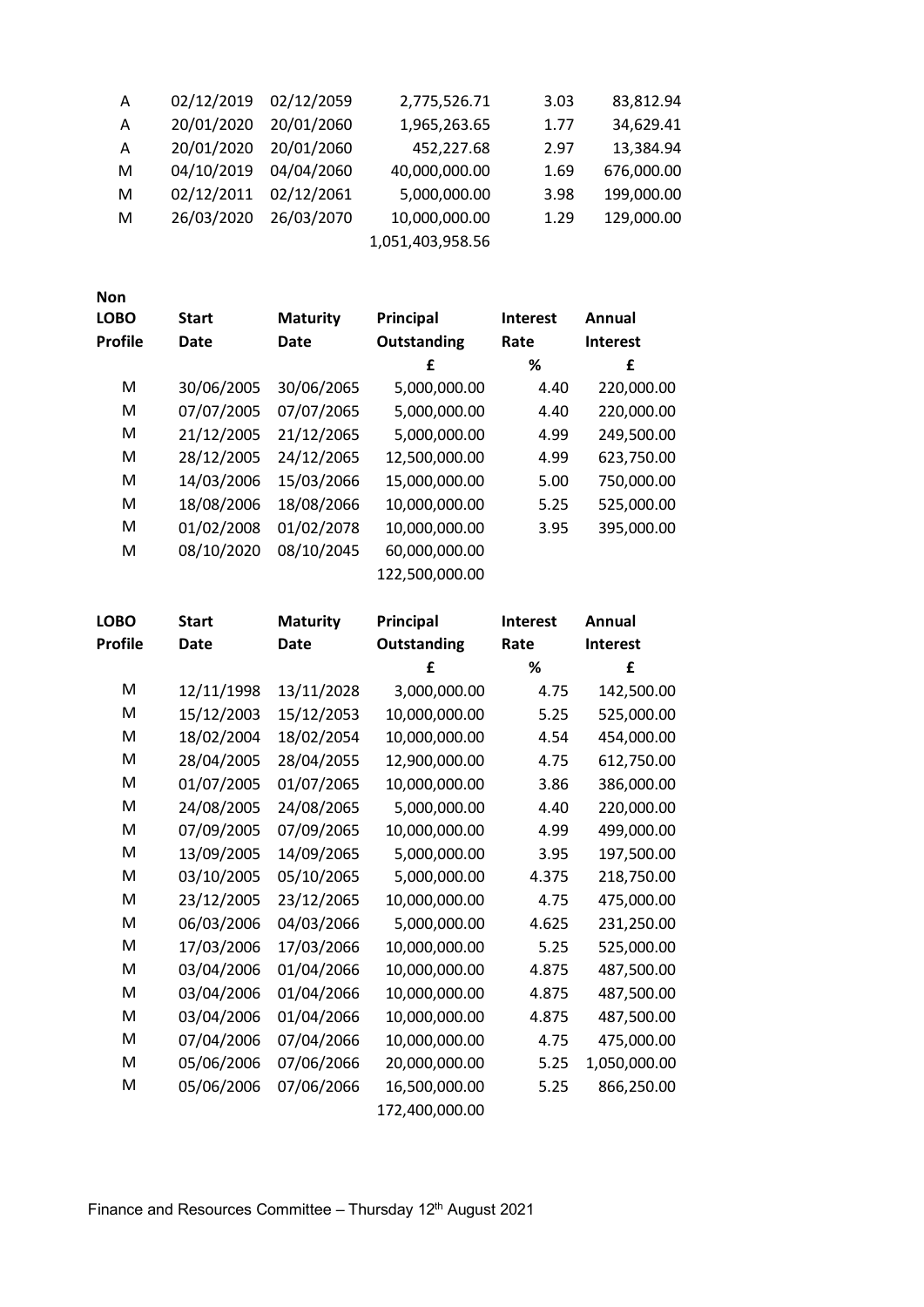| <b>SPECIAL</b> | <b>START</b> | <b>MATURITY</b>       | <b>PRINCIPAL</b>   | <b>INTEREST</b> | <b>ANNUAL</b>   |
|----------------|--------------|-----------------------|--------------------|-----------------|-----------------|
| FIXED/         | <b>DATE</b>  | <b>DATE</b>           | <b>OUTSTANDING</b> | <b>RATE</b>     | <b>INTEREST</b> |
| <b>VAR</b>     |              |                       | £                  | ℅               | £               |
| F              |              | 07/01/2015 01/09/2021 | 39,478.57          | 0               | 0               |
| F              |              | 31/03/2015 01/04/2023 | 450,724.35         | 0               | 0               |
| F              | 22/09/2015   | 01/10/2023            | 131,879.82         | 0               | 0               |
| F              | 29/03/2019   | 01/04/2029            | 118,981.81         | 0               | 0               |
|                |              |                       | 741,064.56         |                 |                 |